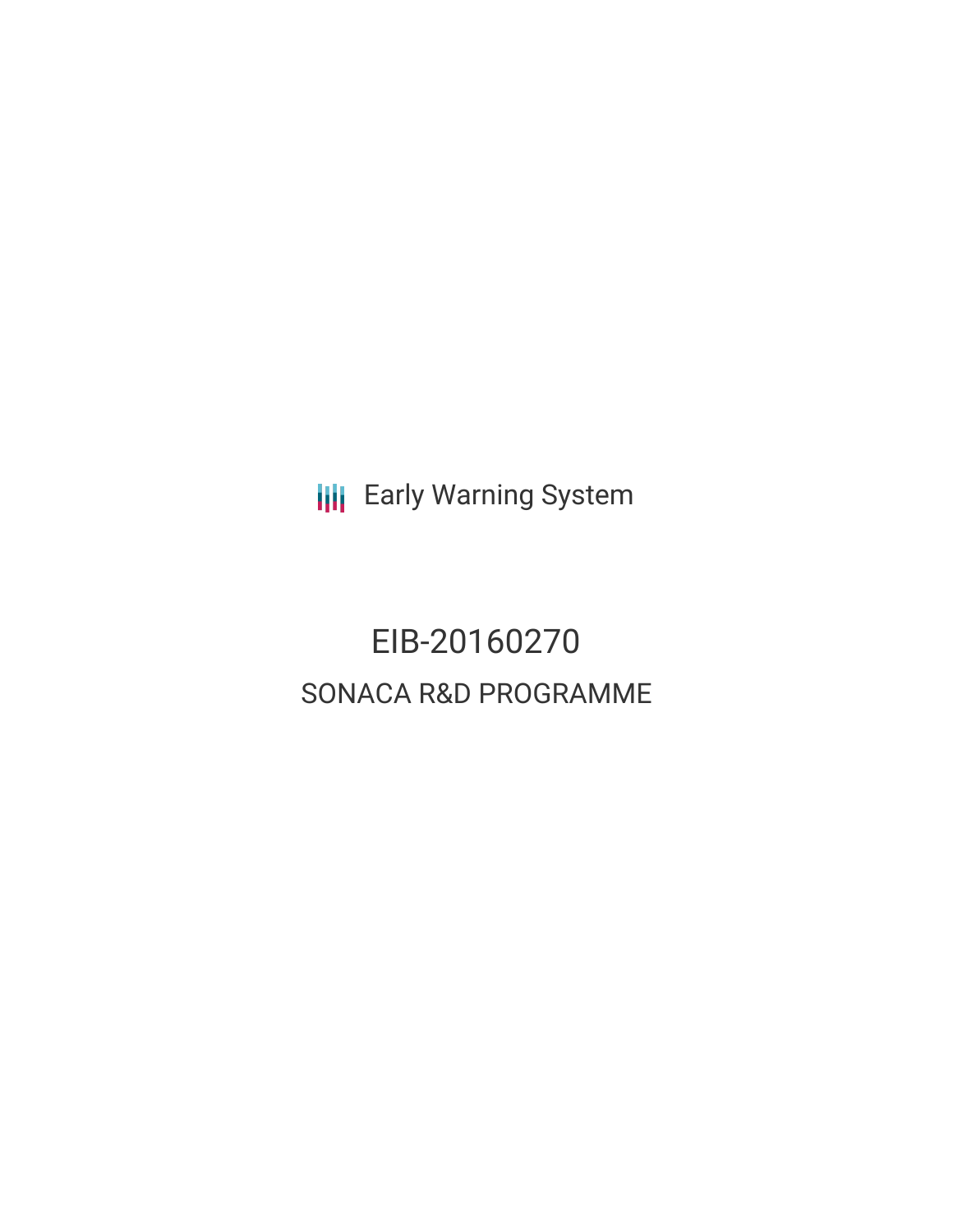# **Quick Facts**

| <b>Countries</b>               | Belgium                        |
|--------------------------------|--------------------------------|
| <b>Financial Institutions</b>  | European Investment Bank (EIB) |
| <b>Status</b>                  | Approved                       |
| <b>Bank Risk Rating</b>        | U                              |
| <b>Voting Date</b>             | 2016-10-13                     |
| <b>Borrower</b>                | SONACA SA                      |
| <b>Sectors</b>                 | Industry and Trade             |
| <b>Investment Amount (USD)</b> | \$43.80 million                |
| <b>Project Cost (USD)</b>      | \$153,00 million               |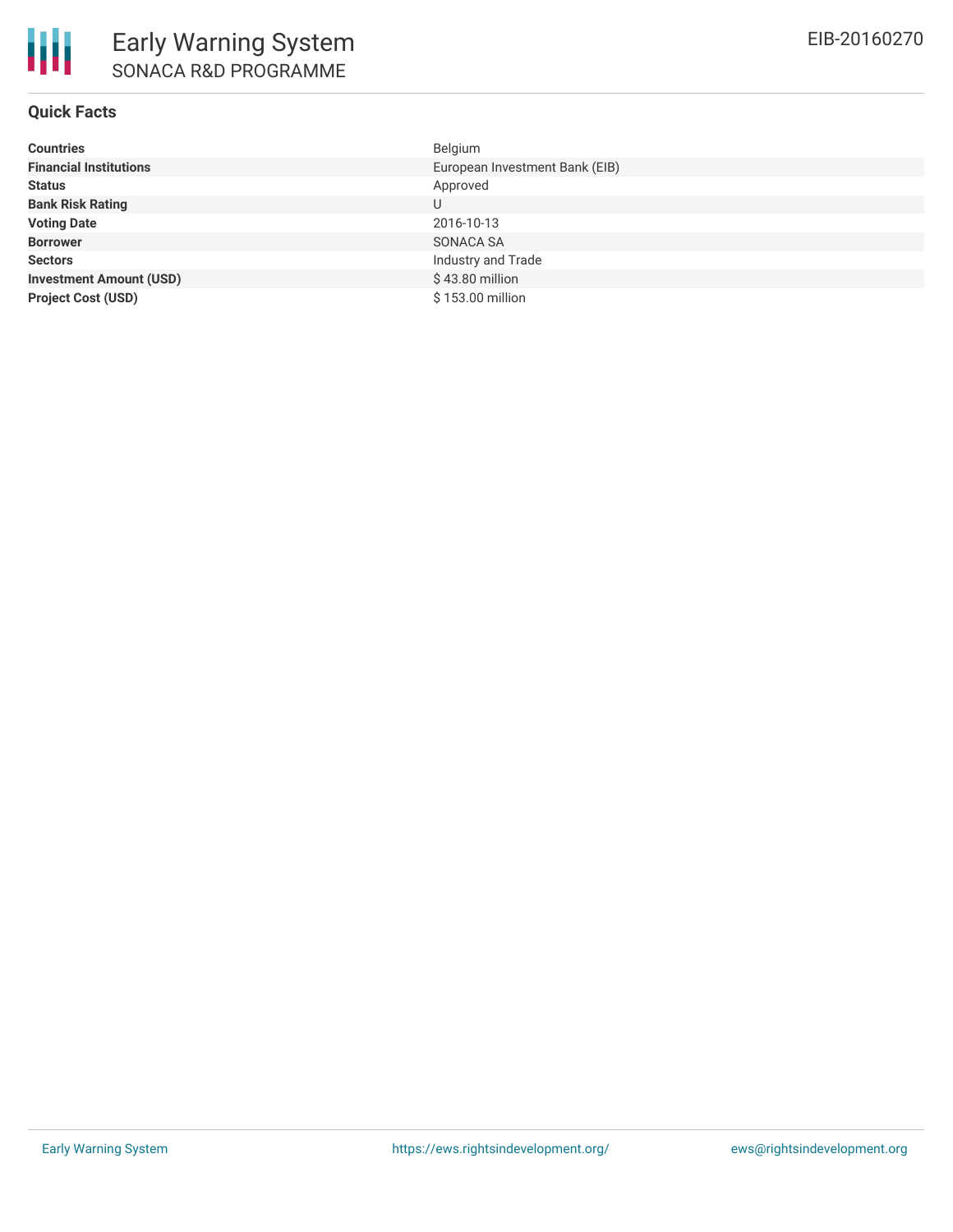

# **Project Description**

Sonaca S.A. is a manufacturer of structural wing components for large civilian aircraft. The project covers its investments in research, development and innovation, as well as selected advanced manufacturing technology fixed capital expenditures over the period 2016 to 2018. The project is located at the Sonaca S.A.'s main engineering and manufacturing centre in Belgium.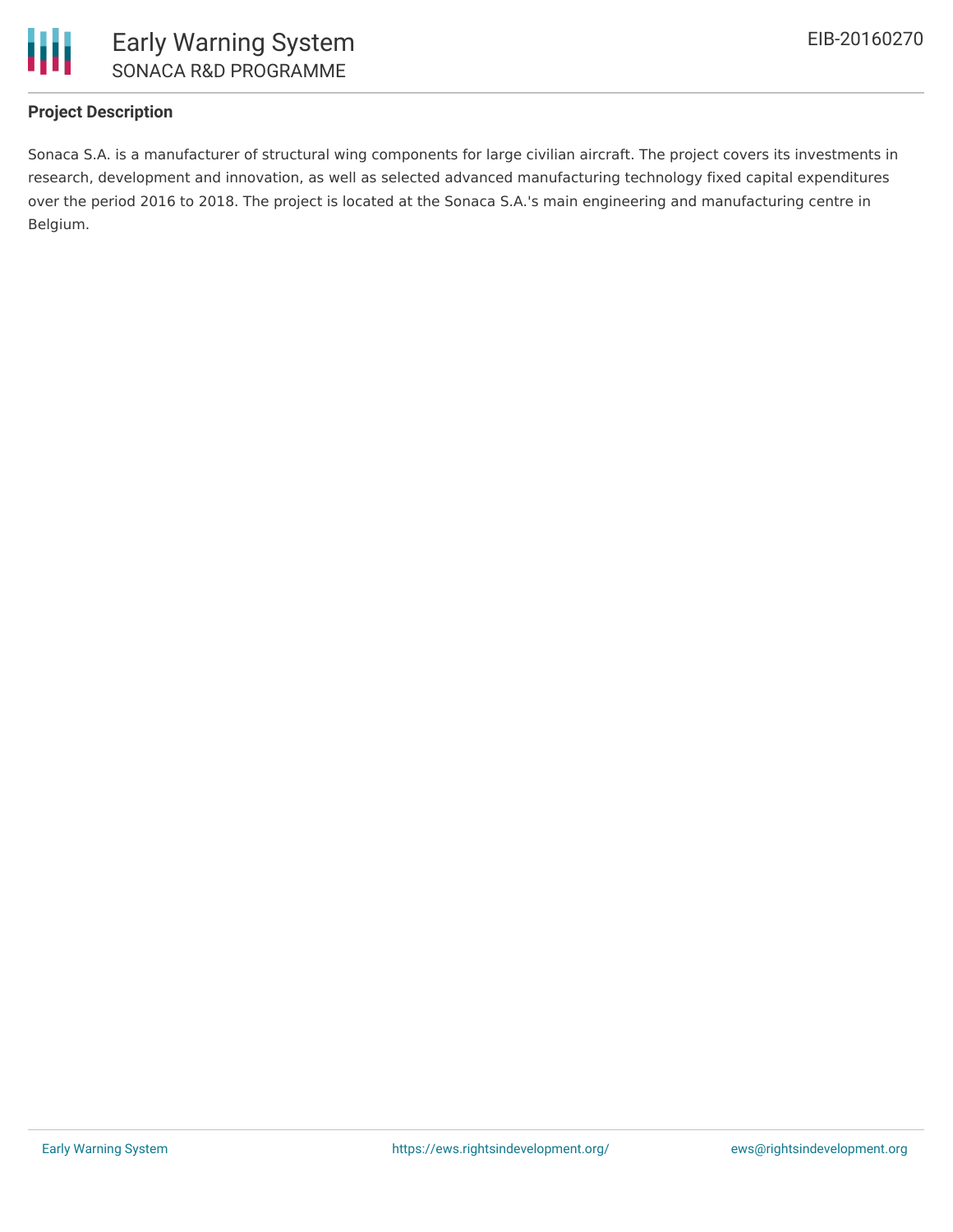### **Investment Description**

European Investment Bank (EIB)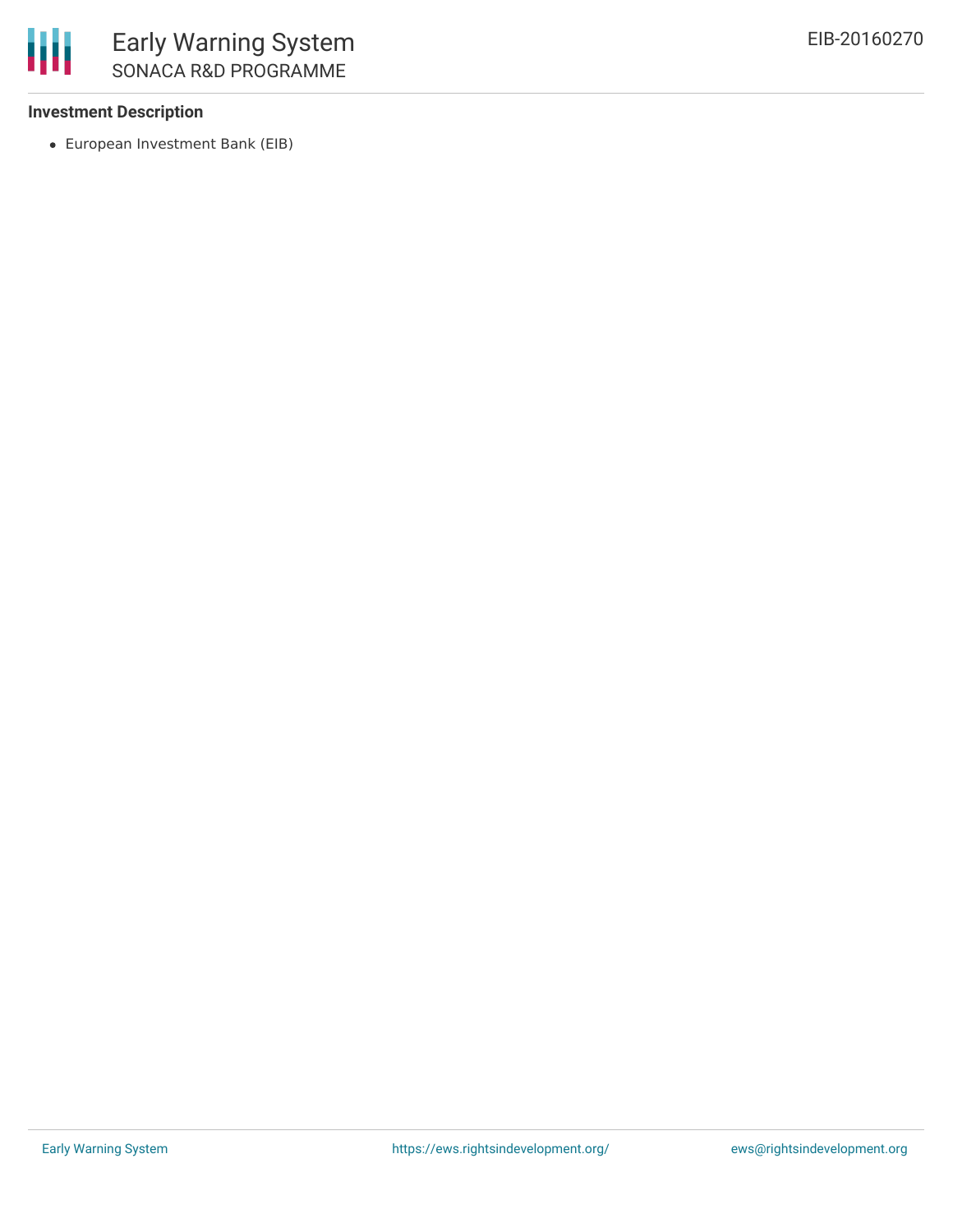#### **Contact Information**

#### ACCOUNTABILITY MECHANISM OF EIB

The EIB Complaints Mechanism is designed to facilitate and handle complaints against the EIB by individuals, organizations or corporations affected by EIB activities. When exercising the right to lodge a complaint against the EIB, any member of the public has access to a two-tier procedure, one internal - the Complaints Mechanism Office - and one external - the European Ombudsman. A complaint can be lodged via a written communication addressed to the Secretary General of the EIB, via email to the dedicated email address complaints@eib.org, by completing the online complaint form available at the following address: http://www.eib.org/complaints/form, via fax or delivered directly to the EIB Complaints Mechanism Division, any EIB local representation office or any EIB staff. For further details, check: http://www.eib.org/attachments/strategies/complaints\_mechanism\_policy\_en.pdf

When dissatisfied with a complaint to the EIB Complaints Mechanism, citizens can then turn towards the European Ombudsman. A memorandum of Understanding has been signed between the EIB and the European Ombudsman establishes that citizens (even outside of the EU if the Ombudsman finds their complaint justified) can turn towards the Ombudsman on issues related to 'maladministration' by the EIB. Note that before going to the Ombudsman, an attempt must be made to resolve the case by contacting the EIB. In addition, the complaint must be made within two years of the date when the facts on which your complaint is based became known to you. You can write to the Ombudsman in any of the languages of the European Union. Additional details, including filing requirements and complaint forms, are available at: http://www.ombudsman.europa.eu/atyourservice/interactiveguide.faces